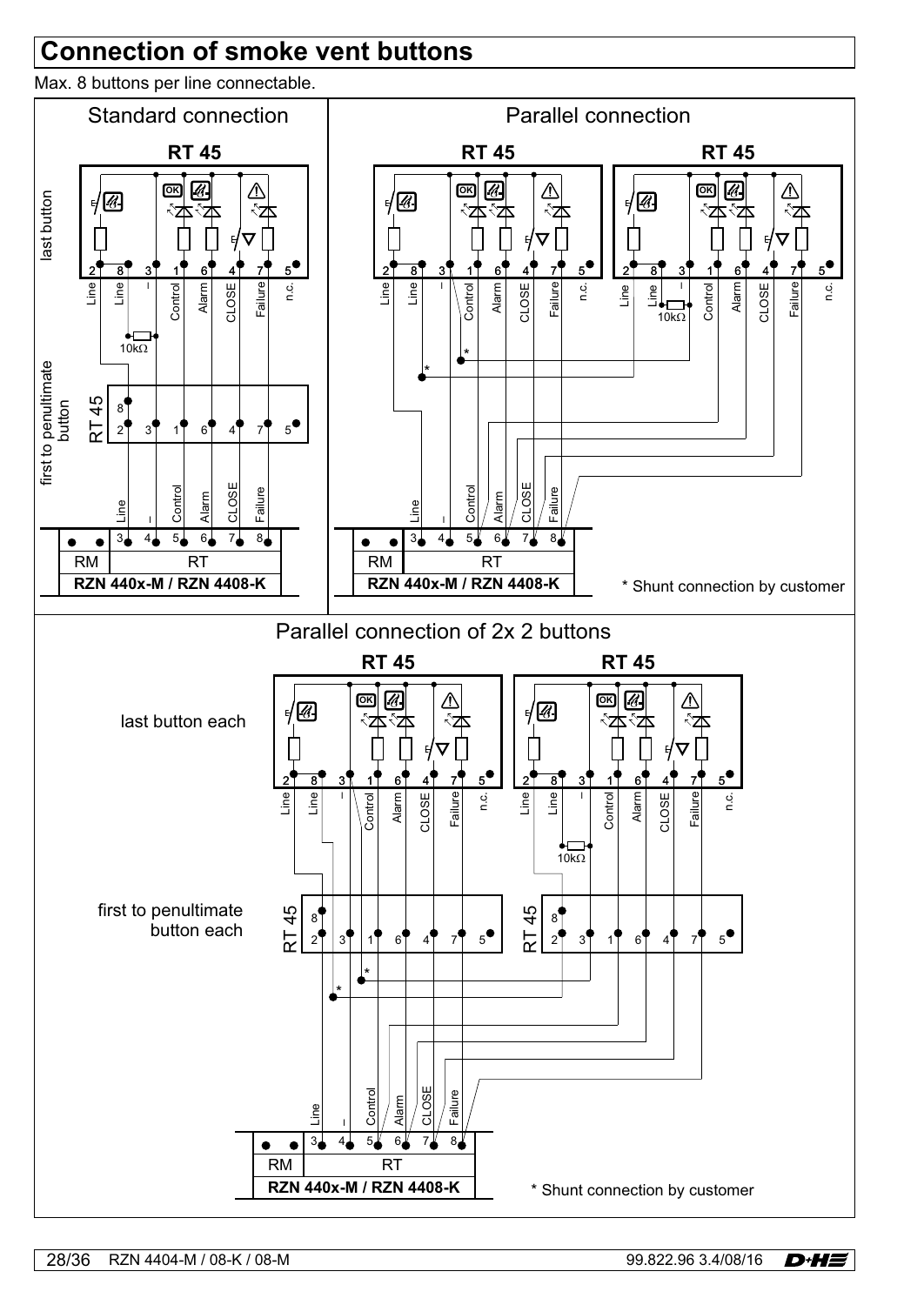# **Connection of fire detector**

### **Connection of fire alarm system**

Max. 14 fire detectors connectable. Only D+H approved detectors must be used.



**Connection of magnetic clamps**

Magnetic clamps 24V (max. 500 mA overall power) Magnetic clamps 24V (max. 500 mA overall power) **Group output:**<br>No output voltage during power failure! While an alert

**RZN 440x-M / RZN 4408-K**



### **Drives**

While an alert, a possible group disturbance will not notified. Only after reset the alarm, a fault message will be indicated.

when no fire detector or external control exists!

#### **High-speed function (HS):**

All D+H drives with SHEV high-speed function are supported. In daily ventilation operation, a considerable noise reduction is achieved through the reduced drive speed. In case of SHEV the drives run with a very high speed to reach the OPEN position defined within 60 seconds at the most. **SHEV retriggering:**

#### (When DIP switches  $S2.8 / S4.8 / S5.8 = ON$ ) The smoke vents will be triggered with an OPENimpulse every 2 minutes for a duration of 30 minutes according to VdS 2581. For this, the drives must be blockage safe. All D+H drives meet this precondition. Otherwise the DIP switches has to be switched on OFF.

#### **Mounting of the drives:**

Please take mounting informations from the relevant instruction for use of the respective drive, because of varied possibilities for choosing drives.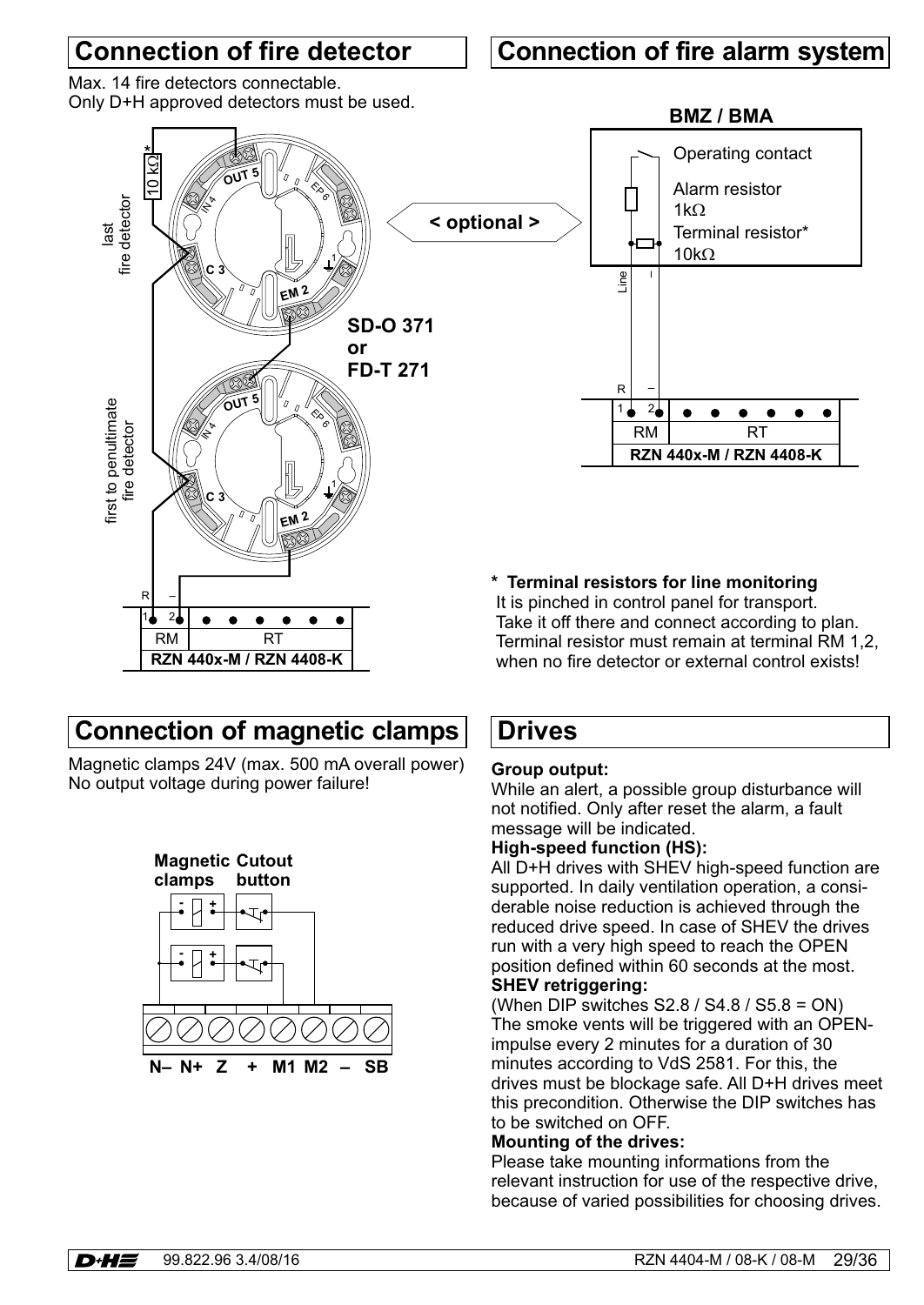# **Informations for starting**

#### **Carry out following sight and performance checks for switching-on the smoke and heat vent control panel.**

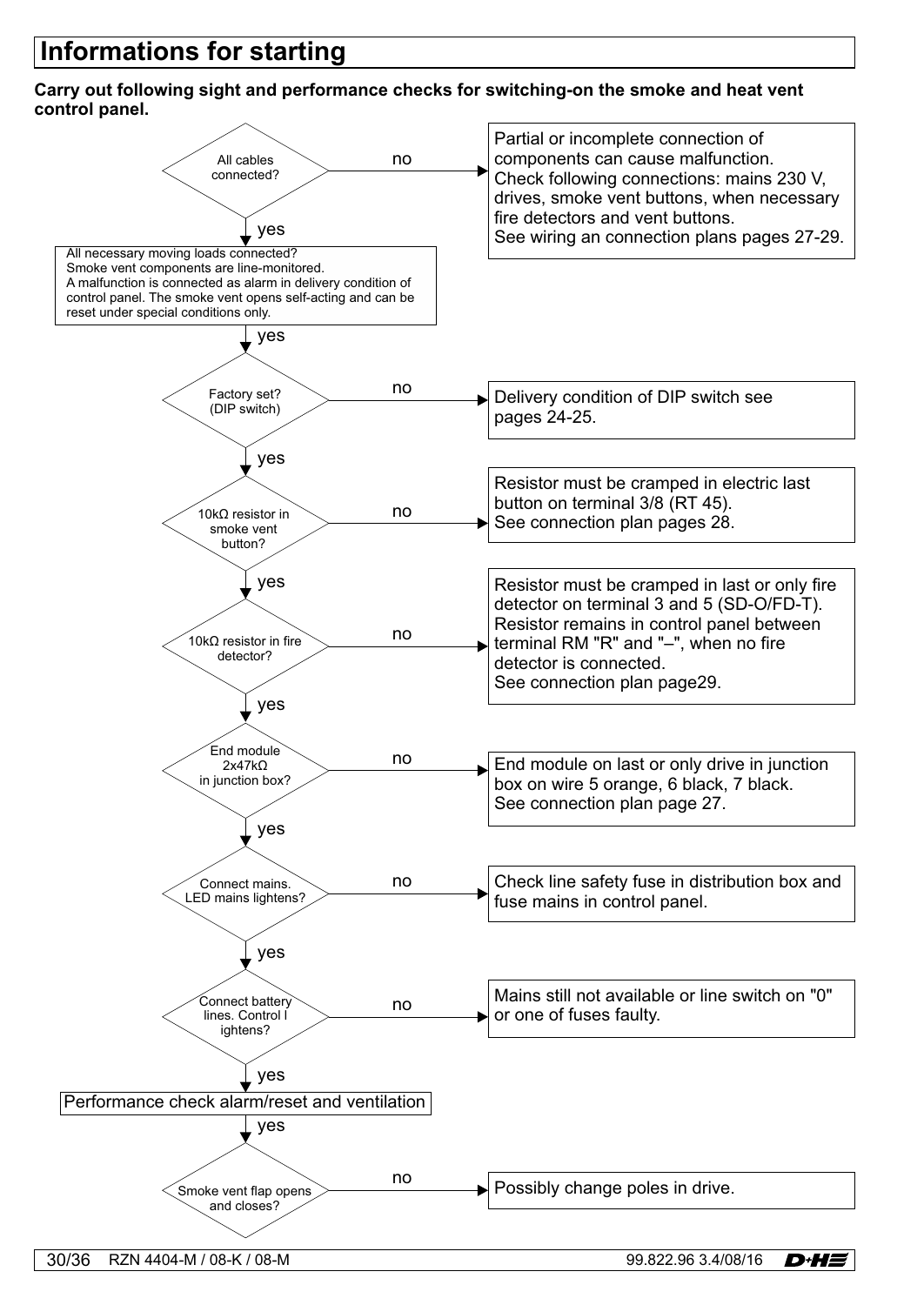# **Operation - Release in case of alarm**





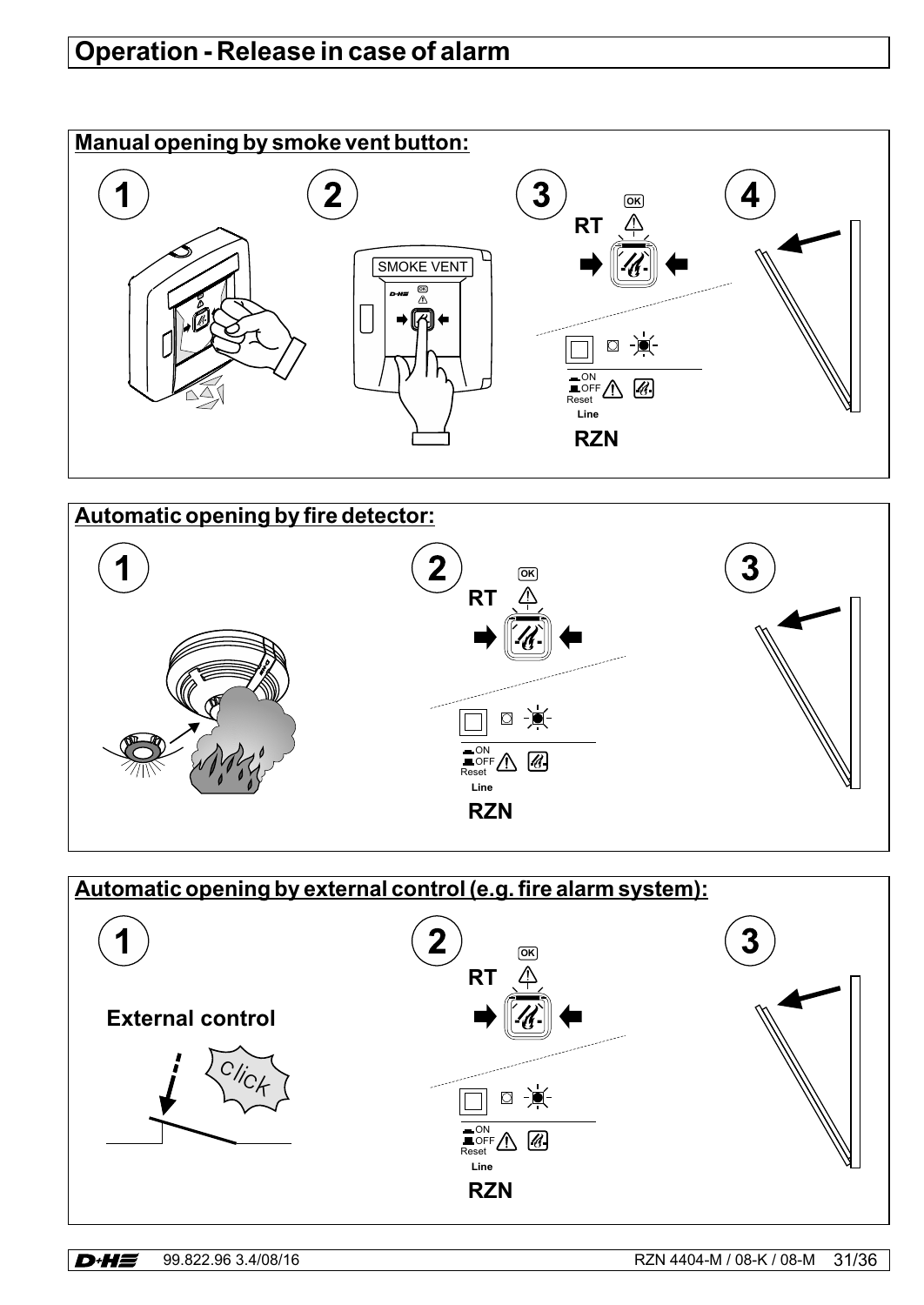# **Operation - Closing after alarm**

Open the housings (control panel and buttons) using the enclosed keys.





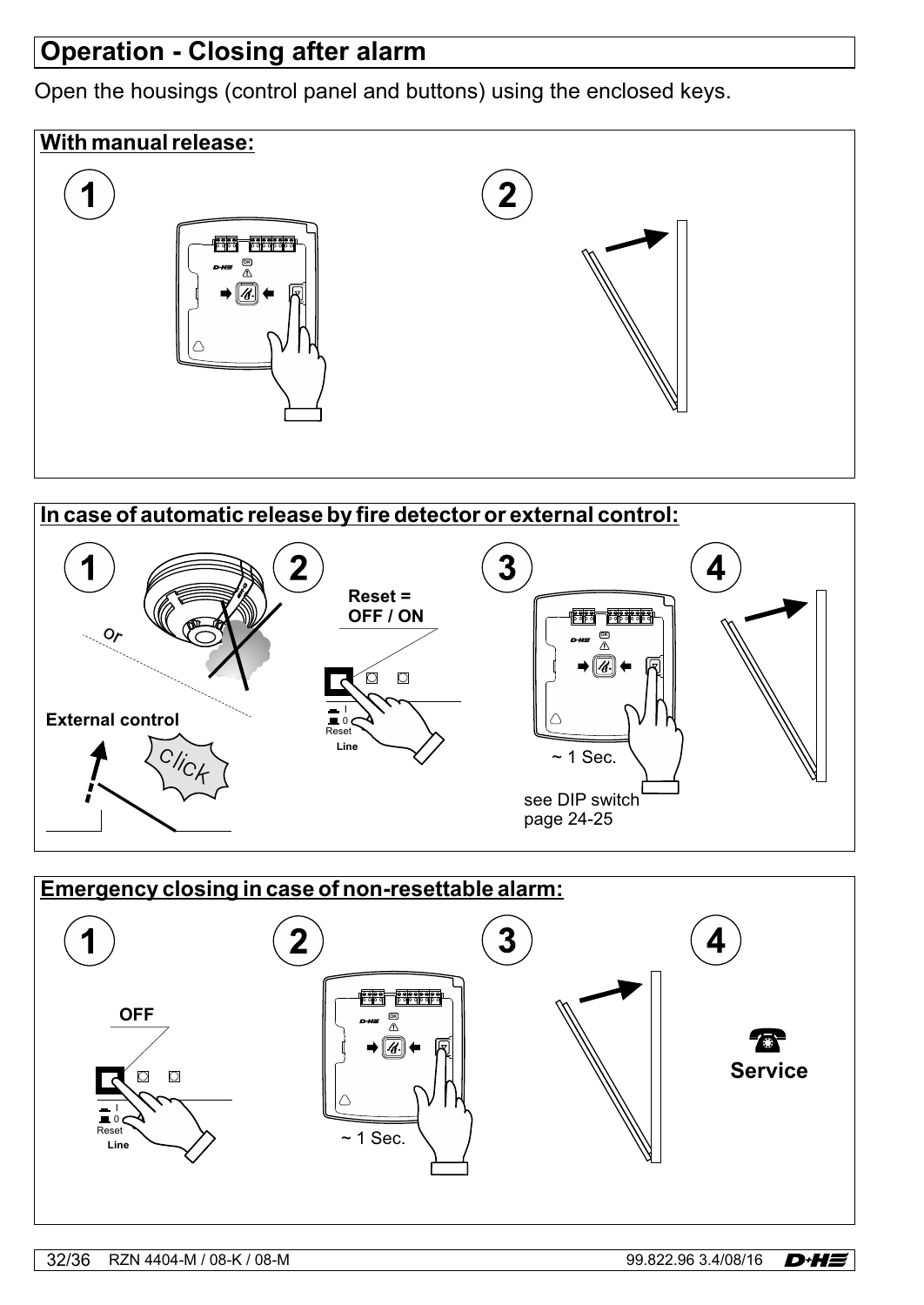# **Operation - Day-to-day ventilation**

Ventilation button or SHEV button with ventilation function RT 45-LT required.



### **Operation - Weather automatic**

#### **Only if wind detector or rain detector available.**

Upon triggering of the corresponding sensor, the group of the control panel is closed.

If alarm is released by a smoke and heat vent system, the system will open also in case of wind and rain.

#### **Do not ventilate via smoke vent button, because otherwise there would be a danger of damage by wind or water.**

The weather automatic can be switched-off via an **optional automatic switch**, if gap ventilation is required in case of bad weather.

#### **Gap ventilation is not possible in case of bad** weather, if no automatic switch available.

If the weather automatic is switched on , the system will automatically

close in case of wind or rain.

The system will not

automatically open again, if wind or rain has stopped. Opening of the system for ventilation via vent button.



# **Operation -AdComNet**

### **In case of AdComNet operation (S6.4 = ON)** the

ventilation control and alarm release can be carried out by the local connected line and group inputs, as well as via corresponding links in the AdComNet Configurator.The alarm and fault indicators distinguish between a local message and a message inside a bus link:

#### **Malfunction LED on the line:**

- 1 Line deactivated: LED flashes
- 2 local fault: LED lights continuous
- 3 BUS fault: LED flashes  $1 \quad \blacksquare$
- 4 Everything OK: LED OFF

#### **Malfunction LED on the group:**

- 1 local fault: LED lights continuous
- 2 BUS fault: LED flashes
- 3 Everything OK: LED OFF

#### **Alarm LED on the line:**

- 1 local alarm: LED lights continuous
- 2 BUS alarm: LED flashes
- 3 No alarm: LED OFF